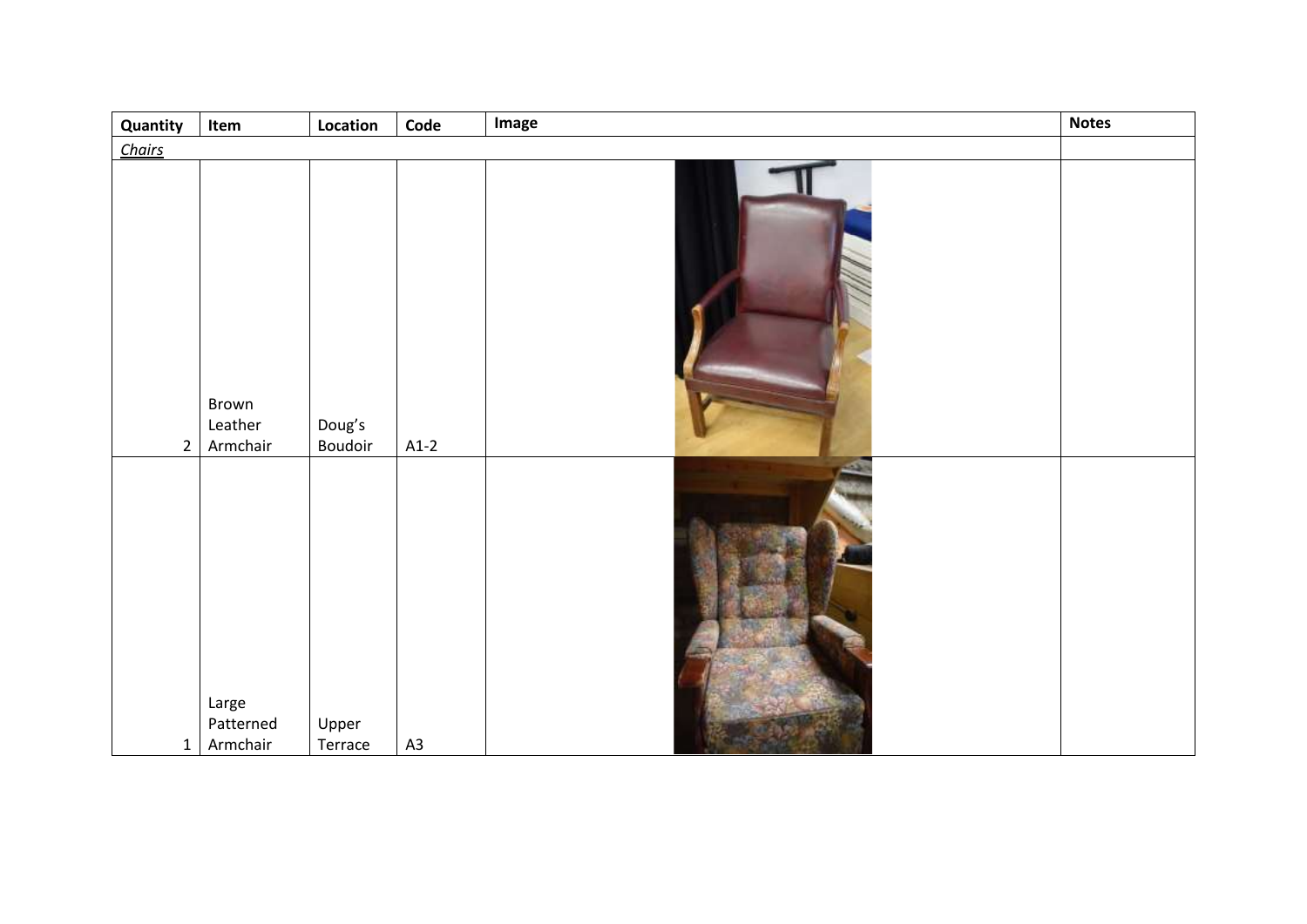| $\mathbf{1}$ | <b>Black</b><br>Leather<br>Office Chair | Beast's<br>Roof   | CHA1             | A fairly new<br>swivel chair-<br>the chair can<br>spin, but the<br>castors have<br>been replaced<br>with blocks of<br>wood to prevent<br>it rolling about<br>freely on stage.                                                                                                 |
|--------------|-----------------------------------------|-------------------|------------------|-------------------------------------------------------------------------------------------------------------------------------------------------------------------------------------------------------------------------------------------------------------------------------|
| $\mathbf{1}$ | Red/Orange<br>Cushioned<br>Chair        | Doug's<br>Boudoir | CHA <sub>2</sub> | This was initially<br>bought as a<br>hospital visitors<br>chair, so has<br>that kind of<br>school/hospital<br>office feel to it $-$<br>has previously<br>been covered<br>with different<br>fabrics/colours,<br>so some<br>potential for<br>reupholstering,<br>just ask Lucia! |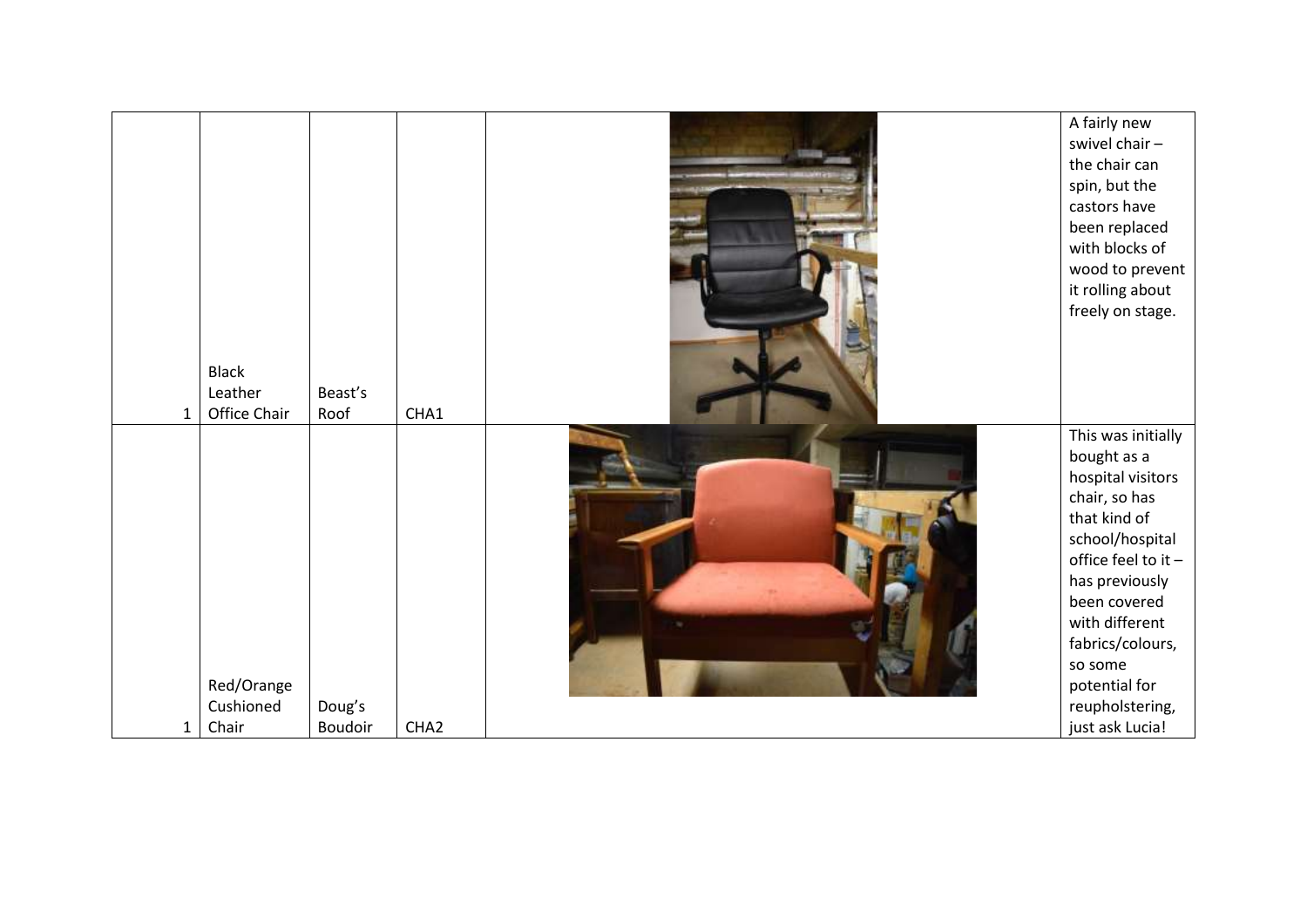|       | Brown<br>Wooden<br>Chair with<br>Green |                 |         |                                                                                                                                                           |
|-------|----------------------------------------|-----------------|---------|-----------------------------------------------------------------------------------------------------------------------------------------------------------|
| $6\,$ | Cushion                                | Balcony         | CHA3-8  | 5 identical chairs                                                                                                                                        |
| 6     | Black<br>Wooden<br>Chair               | Beast's<br>Roof | CHA9-14 | plus 1 with a<br>slightly different<br>$frame - can$<br>bear weight but<br>won't be able to<br>take lots of<br>bashing about<br>so please be<br>sensible! |
|       |                                        |                 |         |                                                                                                                                                           |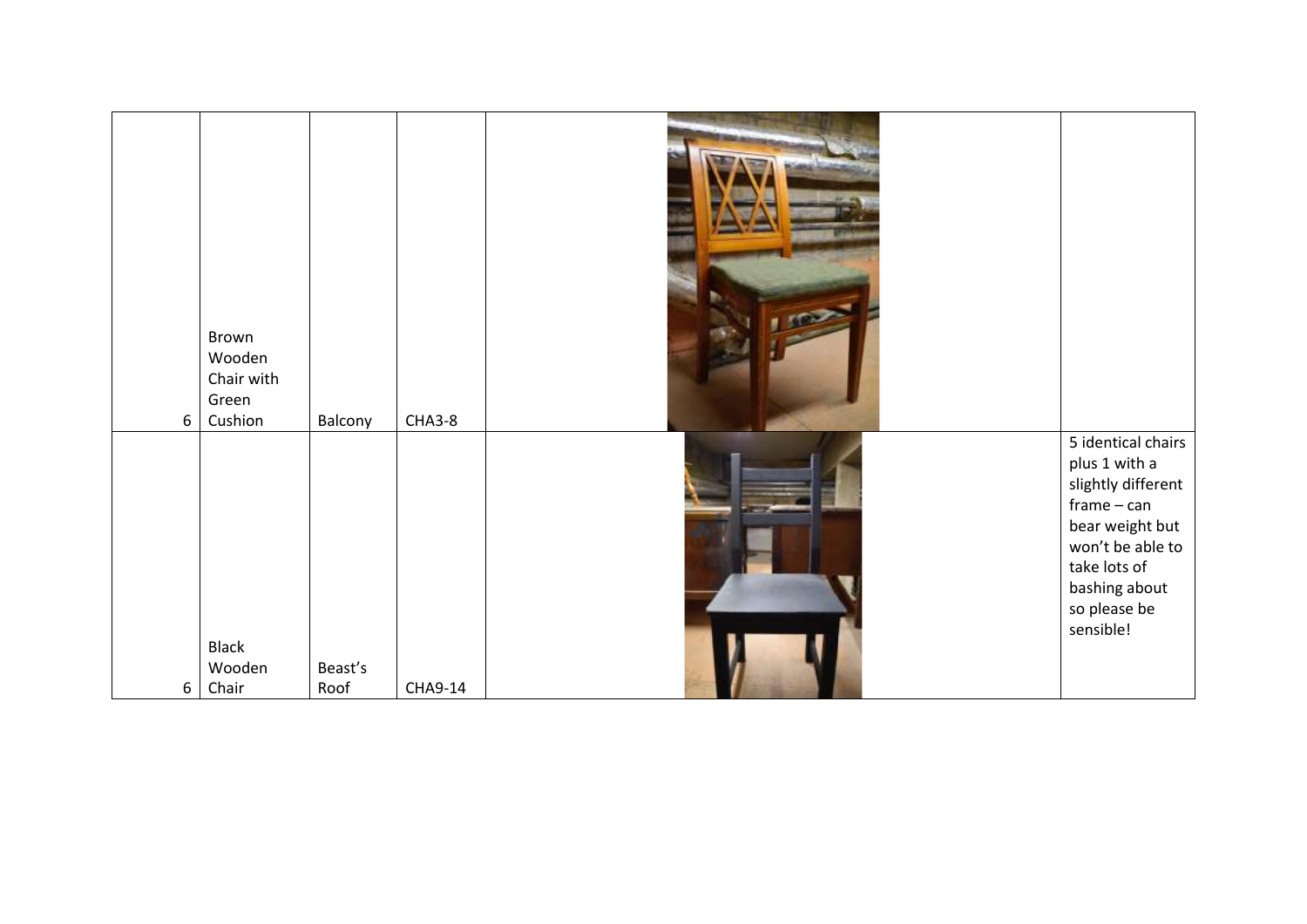|              | Chair with<br>Red Velvet |         |          | This has been<br>reupholstered a<br>few times, so<br>there is some<br>flexibility with<br>the design - you<br>could use a<br>different<br>coloured fabric<br>if necessary, just<br>run it by Lucia<br>first! |
|--------------|--------------------------|---------|----------|--------------------------------------------------------------------------------------------------------------------------------------------------------------------------------------------------------------|
| $\mathbf{1}$ | Cushion                  | Balcony | CHA15    |                                                                                                                                                                                                              |
|              |                          |         |          |                                                                                                                                                                                                              |
|              | Brown                    |         |          |                                                                                                                                                                                                              |
|              | Wooden                   |         |          |                                                                                                                                                                                                              |
|              | Chair with               |         |          |                                                                                                                                                                                                              |
| 3            | Red Leather<br>Cushion   | Balcony | CHA16-18 |                                                                                                                                                                                                              |
|              |                          |         |          |                                                                                                                                                                                                              |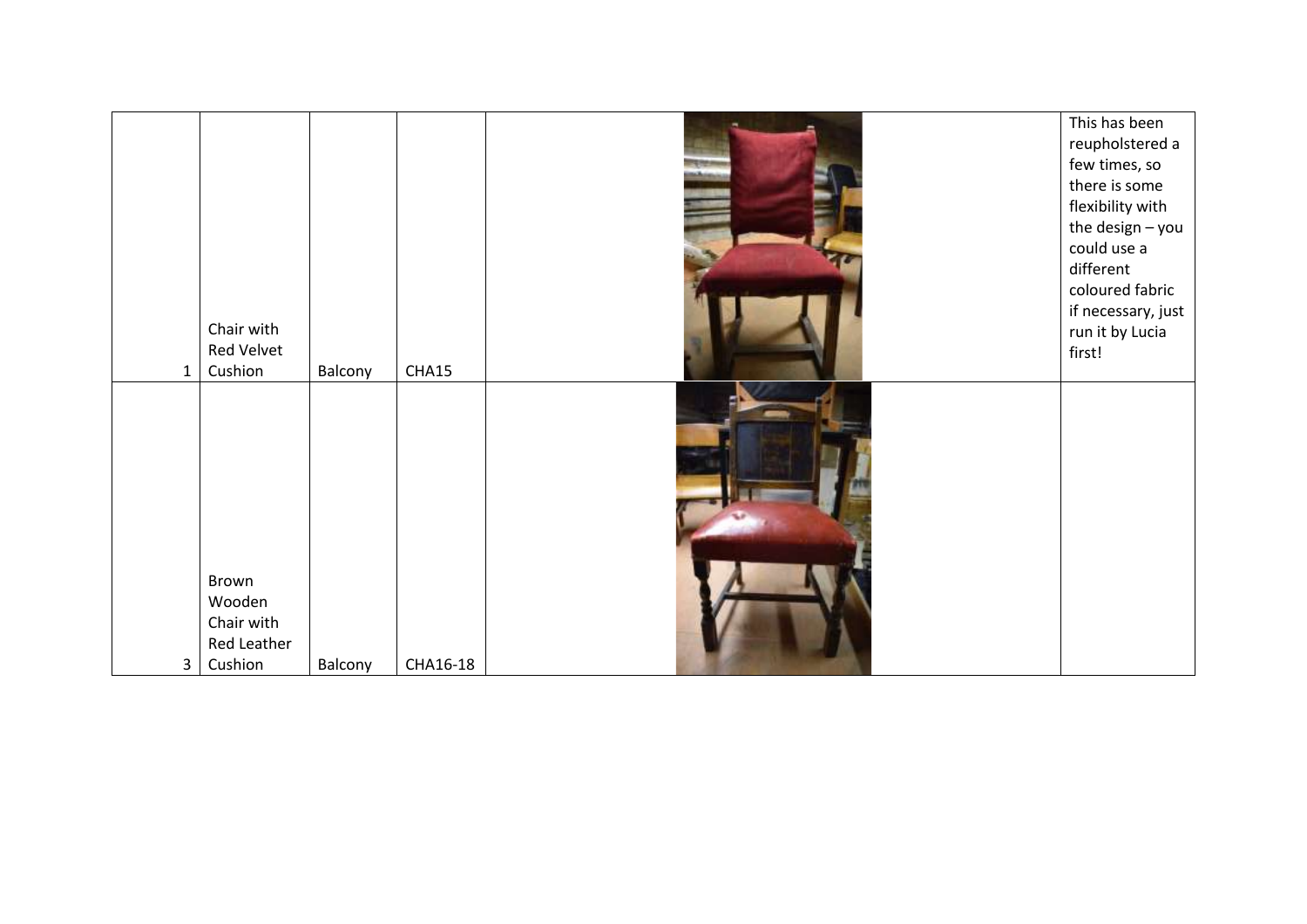| Silver Metal<br><b>Folding Chair</b><br>Upper<br>with Black<br>Terrace -<br>Cushion<br>Hooks<br>$\overline{2}$<br>CHA19-20 |  |
|----------------------------------------------------------------------------------------------------------------------------|--|
|                                                                                                                            |  |
|                                                                                                                            |  |
| Brown<br>Wooden<br>Chair<br>Balcony<br>CHA21-24<br>$\overline{4}$                                                          |  |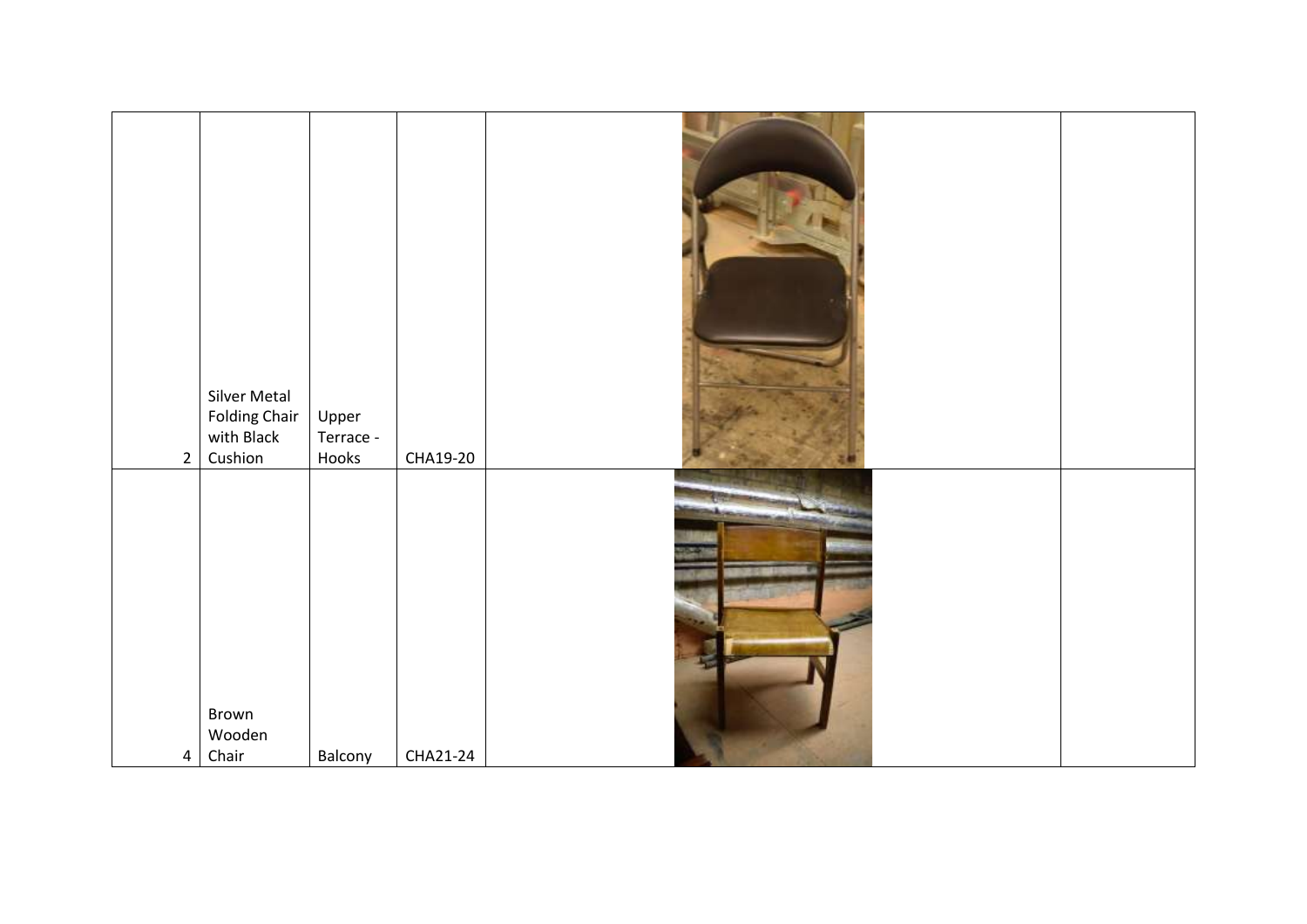| $\overline{2}$ | <b>Black Metal</b><br><b>Folding Chair</b>           | Balcony -<br>Hooks | CHA25-26 |        |                                                                                                                                                                                              |
|----------------|------------------------------------------------------|--------------------|----------|--------|----------------------------------------------------------------------------------------------------------------------------------------------------------------------------------------------|
| $\mathbf{1}$   | <b>Bar Stool</b><br>with Black<br>Leather<br>Cushion | Doug's<br>Boudoir  | CHA27    | $-448$ | Different frame<br>design to other<br>bar stool, but<br>could potentially<br>be covered with<br>the same fabric<br>if they needed<br>to match in<br>terms of<br>surface-level<br>aesthetics! |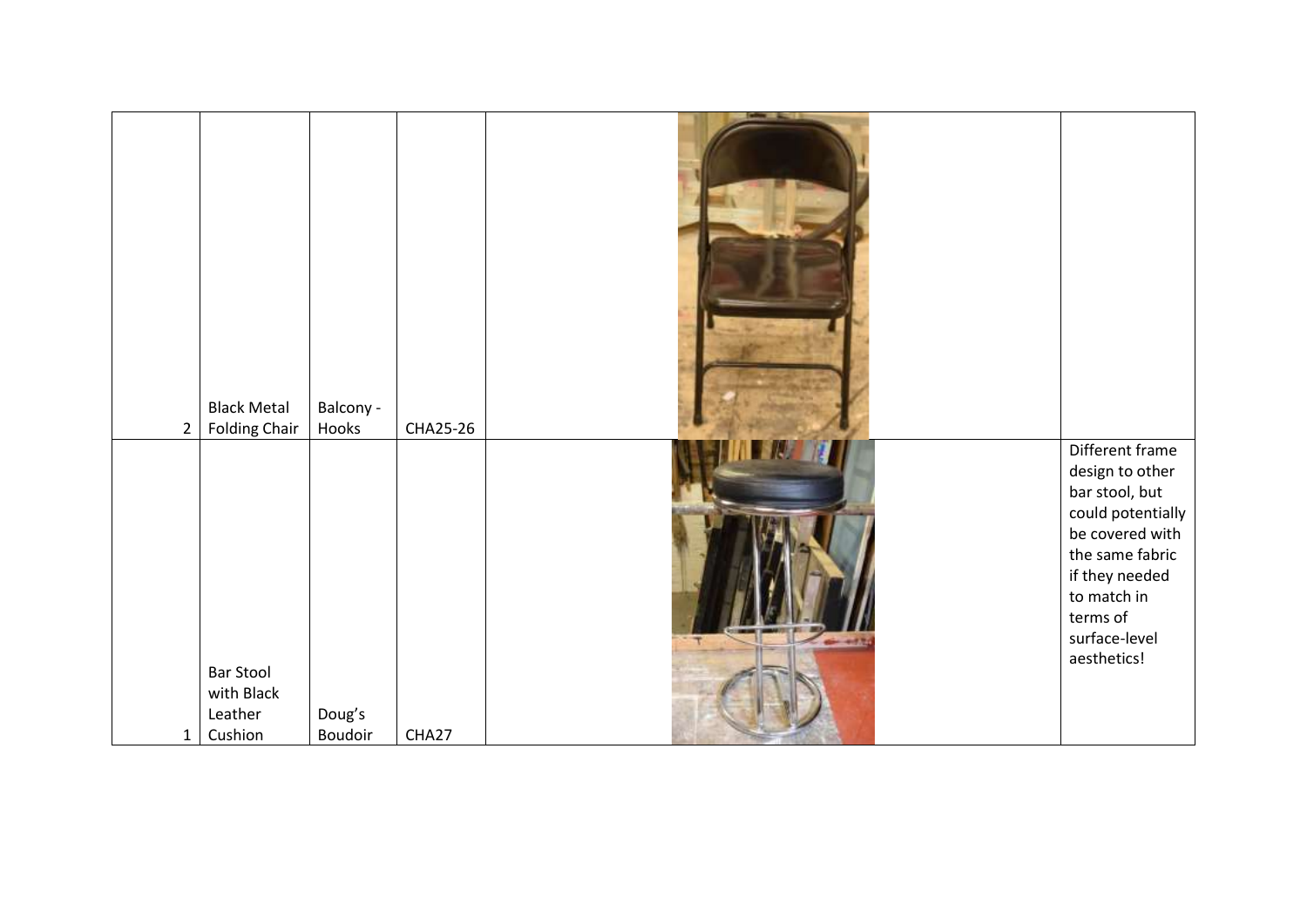| $\mathbf{1}$ | <b>Bar Stool</b><br>with Red<br>Leather<br>Cushion | Doug's<br>Boudoir | CHA28 | Different frame<br>design to other<br>bar stool, but<br>could potentially<br>be covered with<br>the same fabric<br>if they needed<br>to match in<br>terms of<br>surface-level<br>aesthetics! |
|--------------|----------------------------------------------------|-------------------|-------|----------------------------------------------------------------------------------------------------------------------------------------------------------------------------------------------|
|              |                                                    |                   |       | This is very<br>small! Quite a<br>modern look to<br>it, but could                                                                                                                            |
|              |                                                    |                   |       | potentially be<br>covered with a<br>different fabric<br>or woodstained<br>to look older -                                                                                                    |
|              | Small Stool/                                       | Beast's           |       | let Lucia know if<br>this is something<br>you'd like to do!                                                                                                                                  |
| 1            | Foot stool                                         | Roof              | CHA29 |                                                                                                                                                                                              |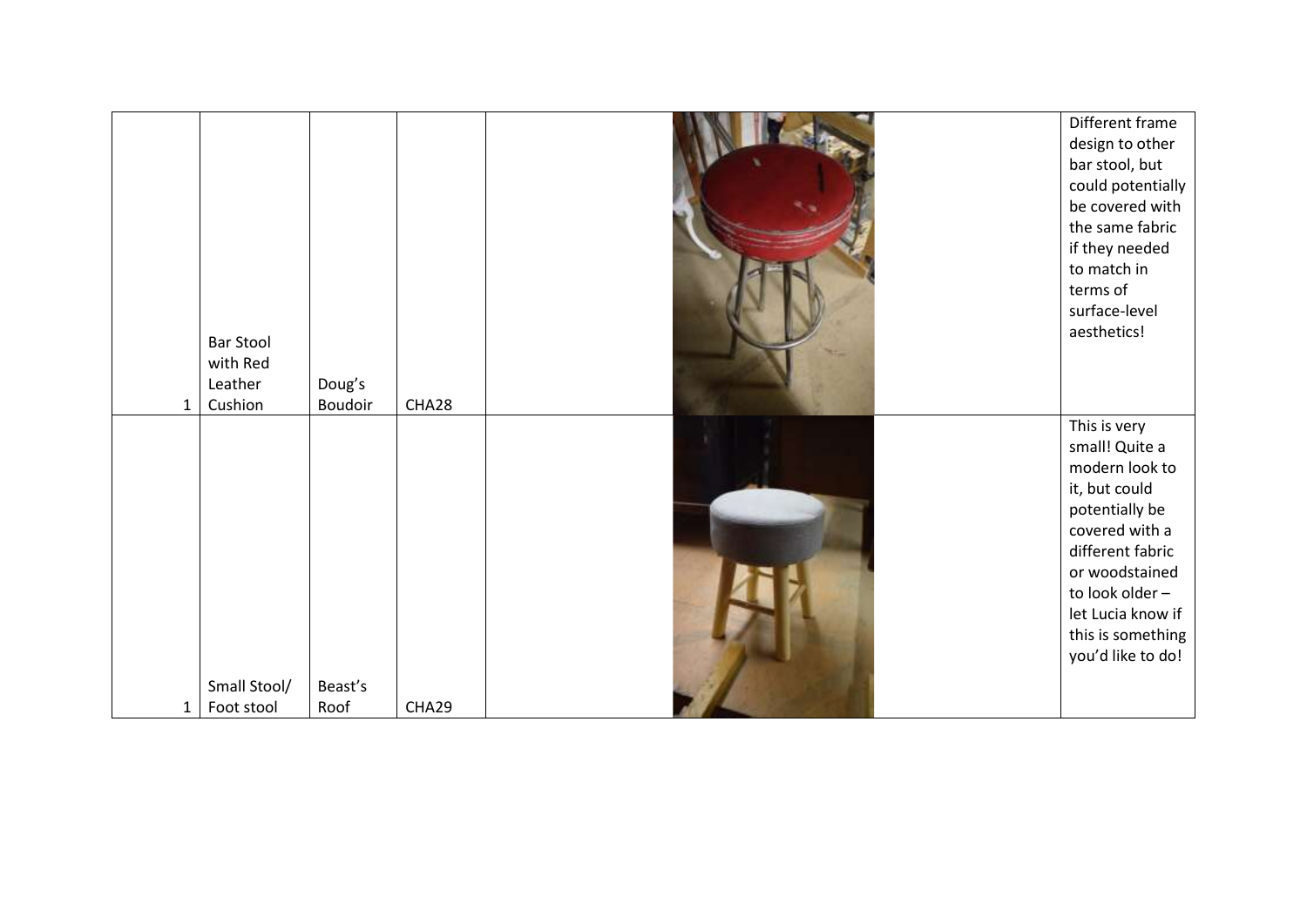| $\overline{2}$ | Deckchair                           | Doug's<br>Boudoir           | CHA30-31 |   |  |
|----------------|-------------------------------------|-----------------------------|----------|---|--|
| $\mathbf{1}$   | White<br>Wooden<br>Rocking<br>Chair | Upper<br>Terrace -<br>Shelf | CHA32    | Ŵ |  |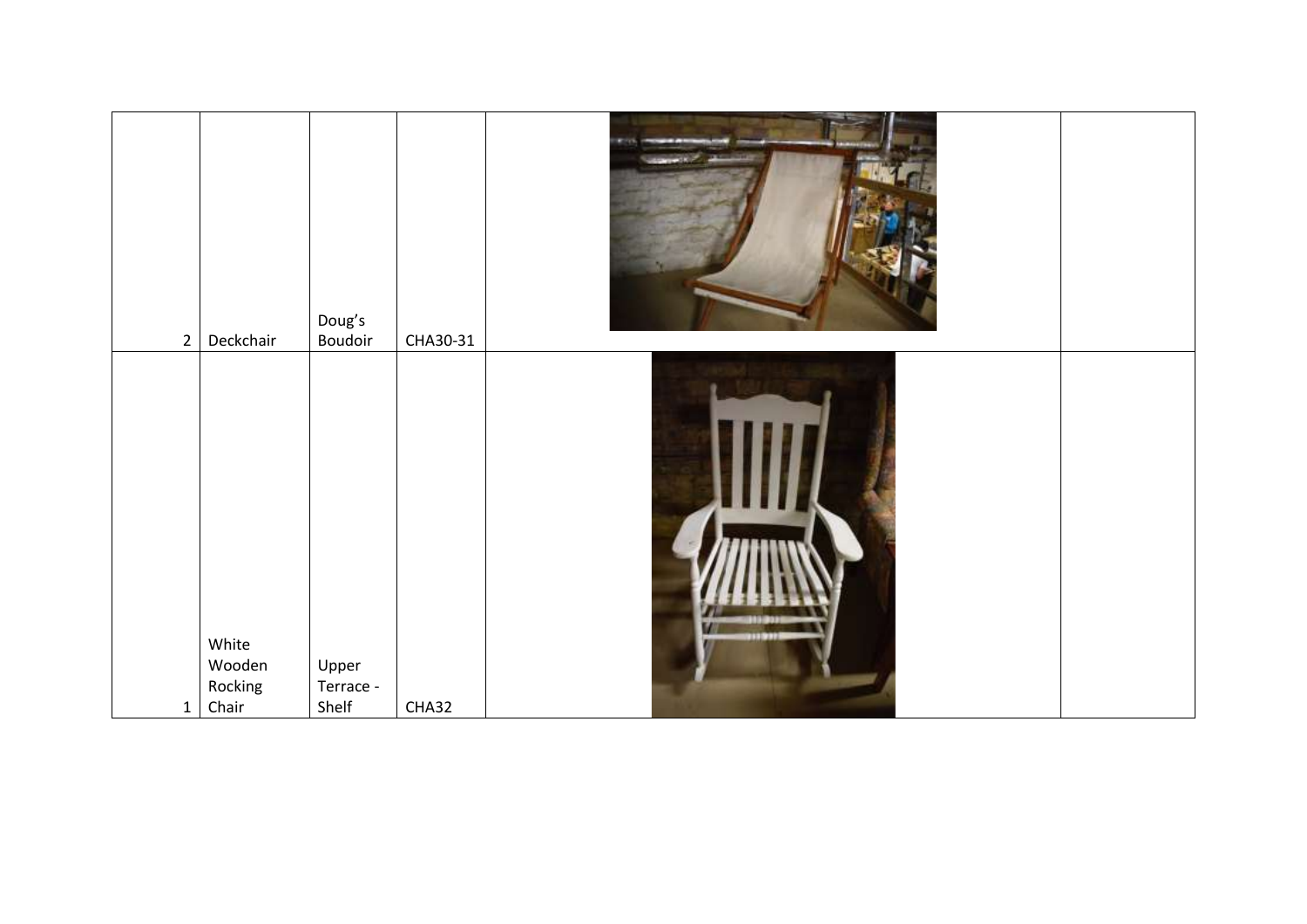| $\mathbf{1}$   | White Metal<br>Garden Chair<br>(matches<br>table)                | Doug's<br>Boudoir | CHA33    |                                                                                                                     |
|----------------|------------------------------------------------------------------|-------------------|----------|---------------------------------------------------------------------------------------------------------------------|
| $\overline{2}$ | <b>Blue Metal</b><br><b>Bistro Chairs</b><br>(matching<br>table) | Doug's<br>Boudoir | CHA34-35 | If you would like<br>the full set,<br>please make<br>sure to select<br>both the table<br>and chairs on<br>the form! |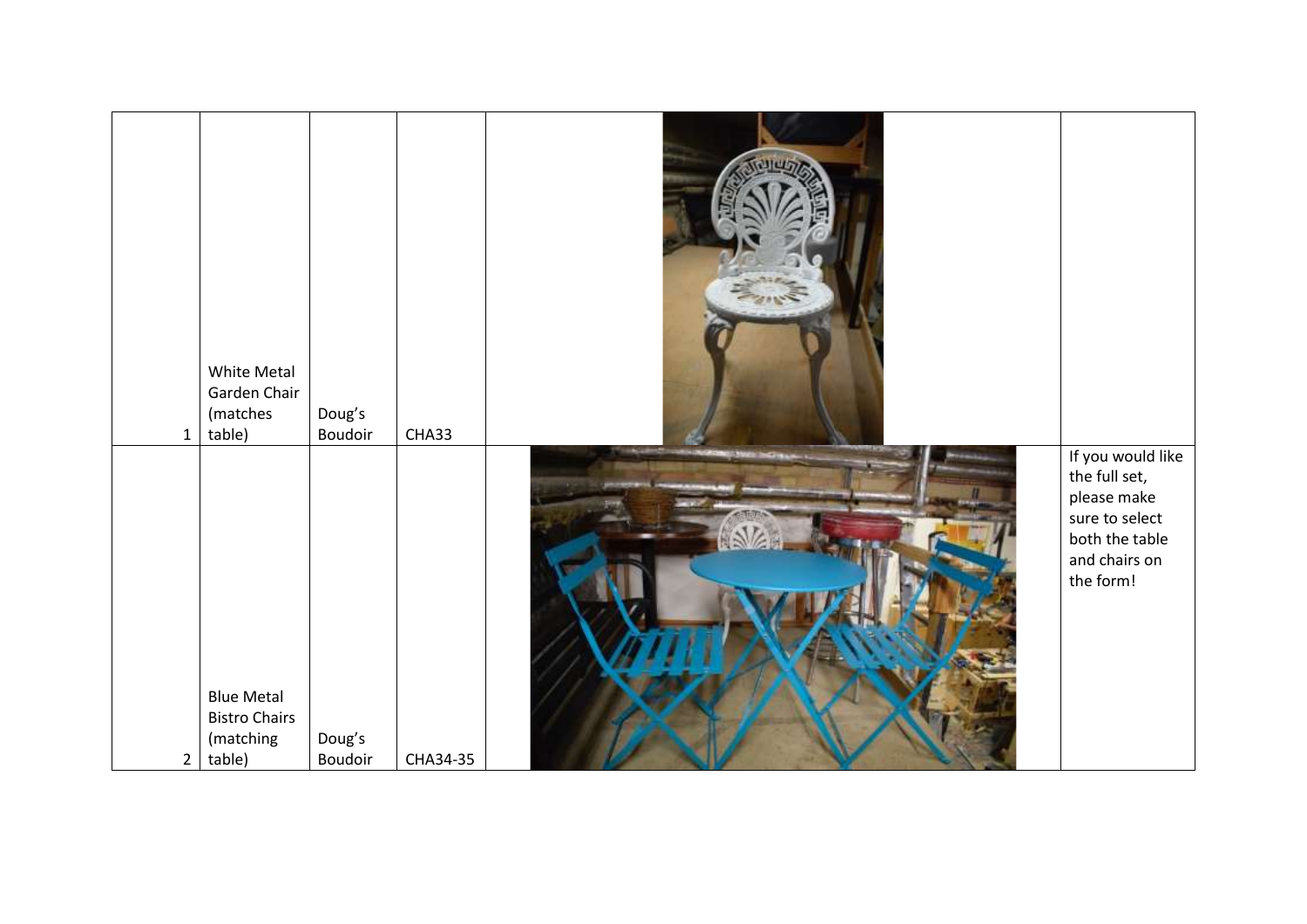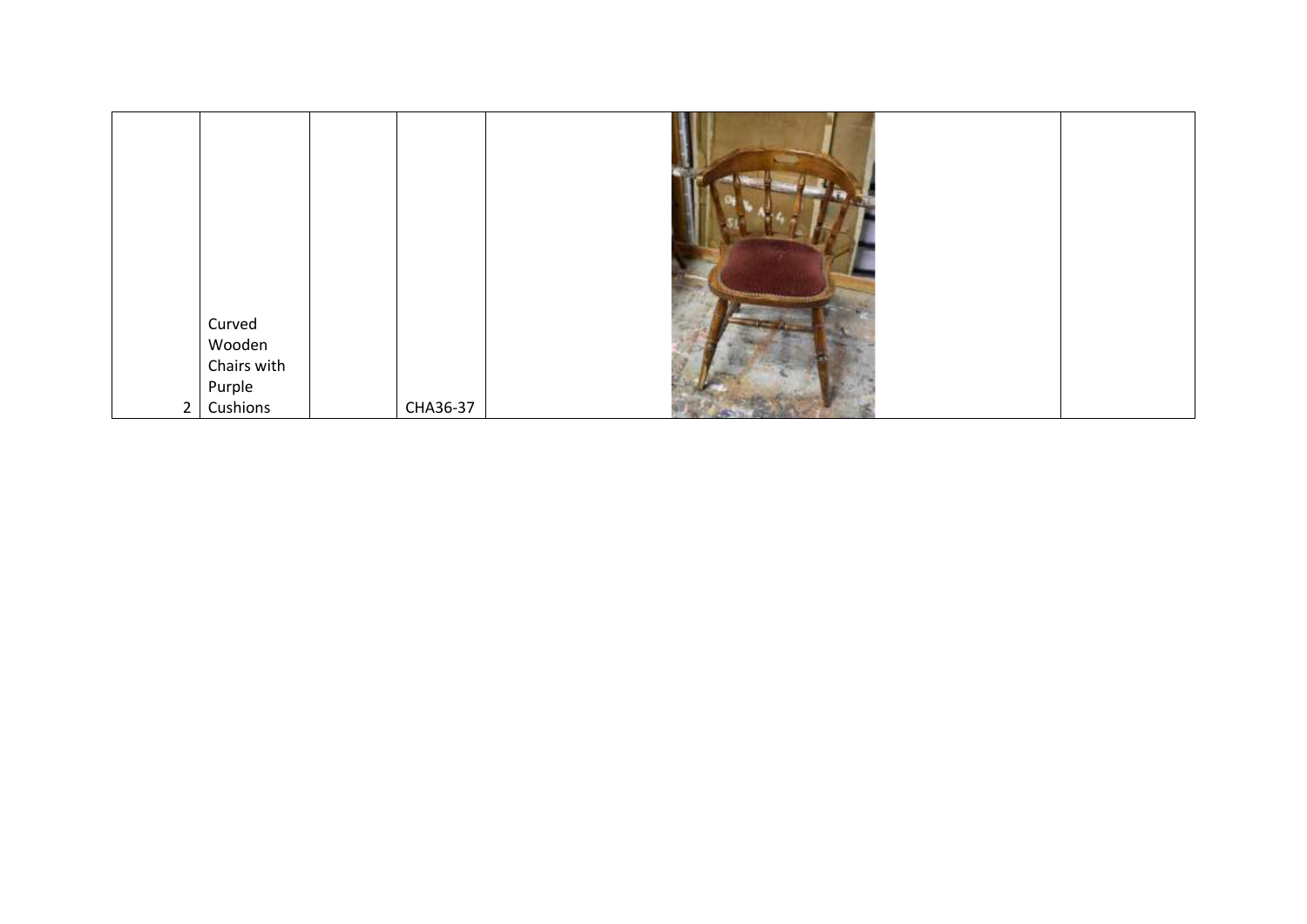| <b>Tables</b> |                               |                             |               |                                                            |
|---------------|-------------------------------|-----------------------------|---------------|------------------------------------------------------------|
| $\mathbf{3}$  | <b>Bar Tables</b>             | Upper<br>Terrace            | <b>TAB1-3</b> |                                                            |
| $\mathbf{1}$  | Small<br>Wooden Side<br>Table | Upper<br>Terrace -<br>Shelf | TAB4          | This is SMALL<br>and SQUARE -<br>very much a side<br>table |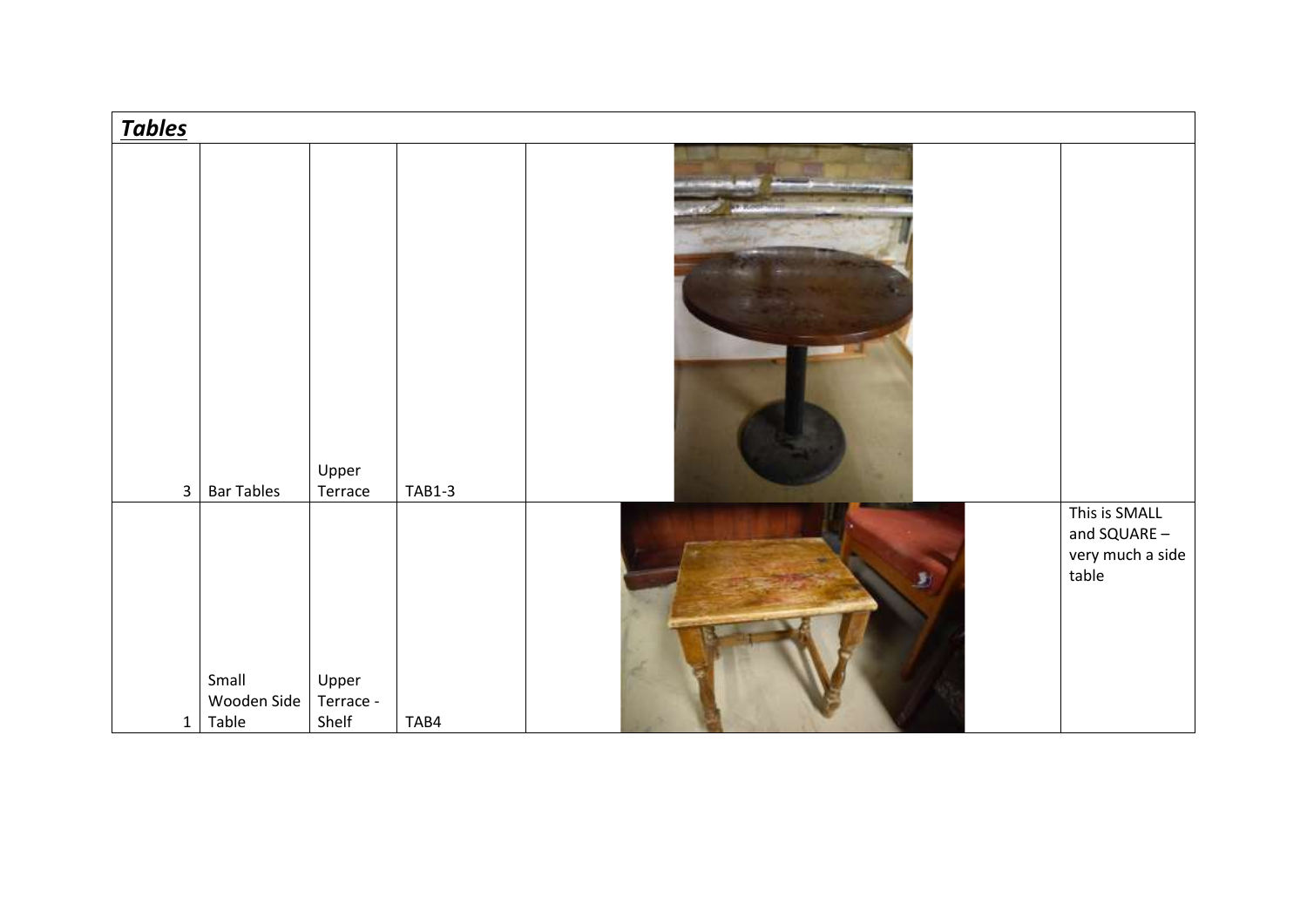| $\mathbf{1}$ | Brown<br>Wooden Side<br>Table | Upper<br>Terrace -<br>Shelf | TAB5 | This is STILL<br>SMALL but more<br>RECTANGULAR-<br>very much a<br>side/coffee<br>table and not a<br>full size dining<br>table! |
|--------------|-------------------------------|-----------------------------|------|--------------------------------------------------------------------------------------------------------------------------------|
| 1            | Low Brown<br>Wooden<br>Table  | Upper<br>Terrace            | TAB6 |                                                                                                                                |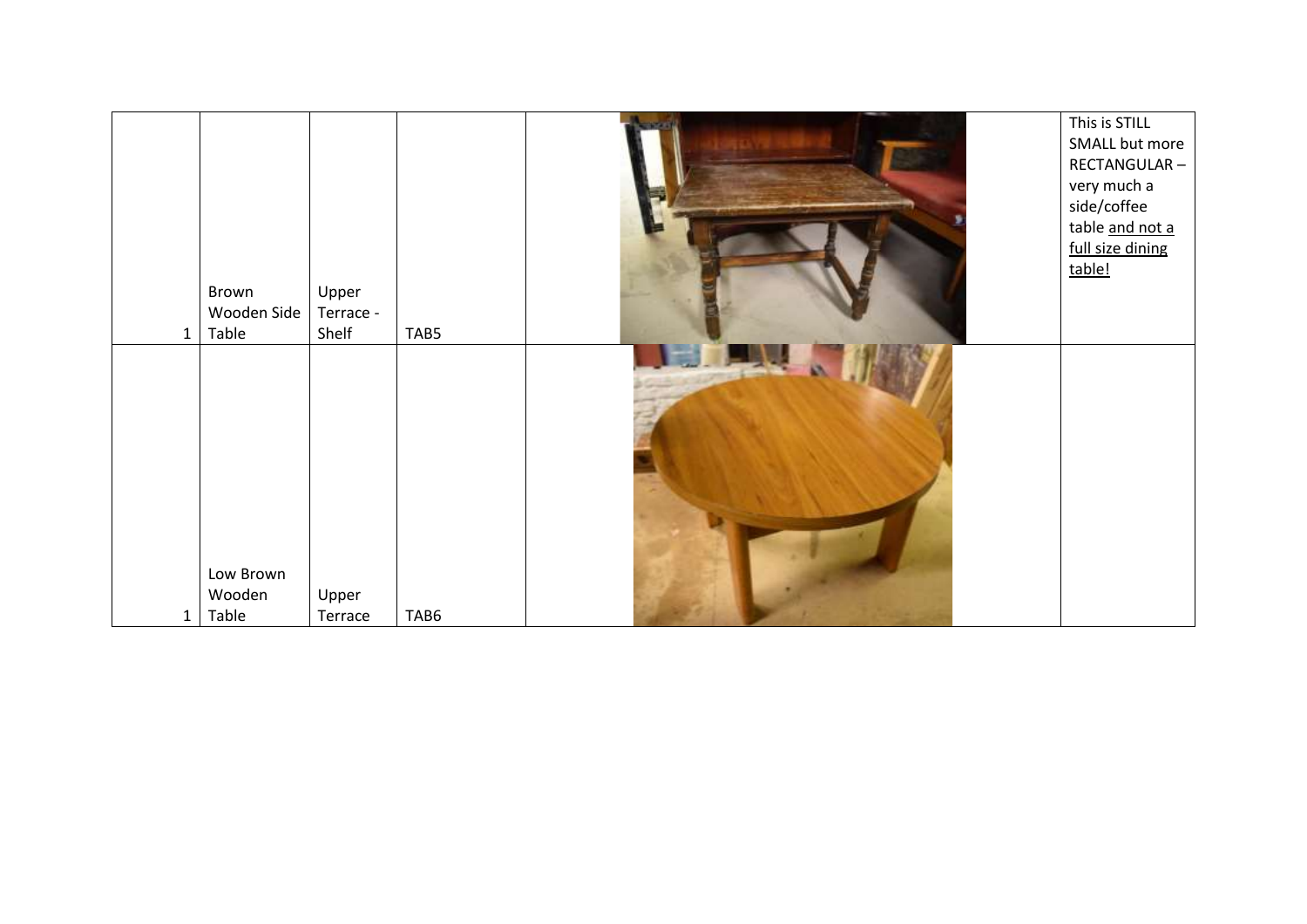| $\mathbf{1}$ | Medium<br>Square<br><b>Brown Table</b> | Upper<br>Terrace            | TAB7 |  |
|--------------|----------------------------------------|-----------------------------|------|--|
| $\mathbf{1}$ | Small White<br>Wooden Side<br>Table    | Upper<br>Terrace -<br>Shelf | TAB8 |  |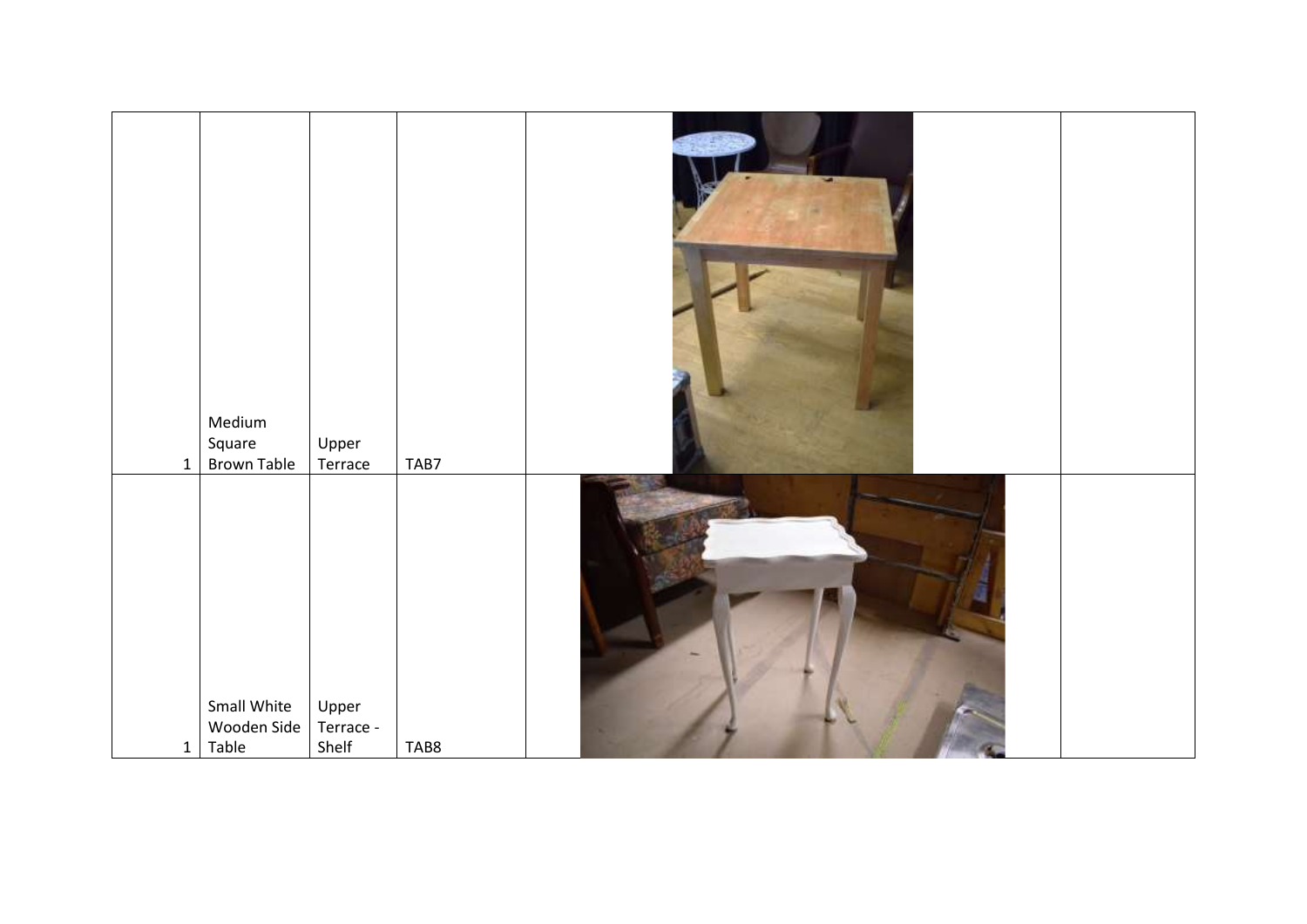| $\mathbf{1}$ | Medium Low<br>White Table              | Beast's<br>Roof | TAB9         |                                                                                                                                                                                                         |
|--------------|----------------------------------------|-----------------|--------------|---------------------------------------------------------------------------------------------------------------------------------------------------------------------------------------------------------|
| $\mathbf{1}$ | <b>Black</b><br>Wooden &<br>Metal Desk | Beast's<br>Roof | <b>TAB10</b> | Not a full-sized<br>dining table, but<br>about as close<br>as we have -<br>pretty<br>lightweight and<br>sturdy, can<br>comfortably fit<br>two people on<br>each long edge<br>and one at<br>either head. |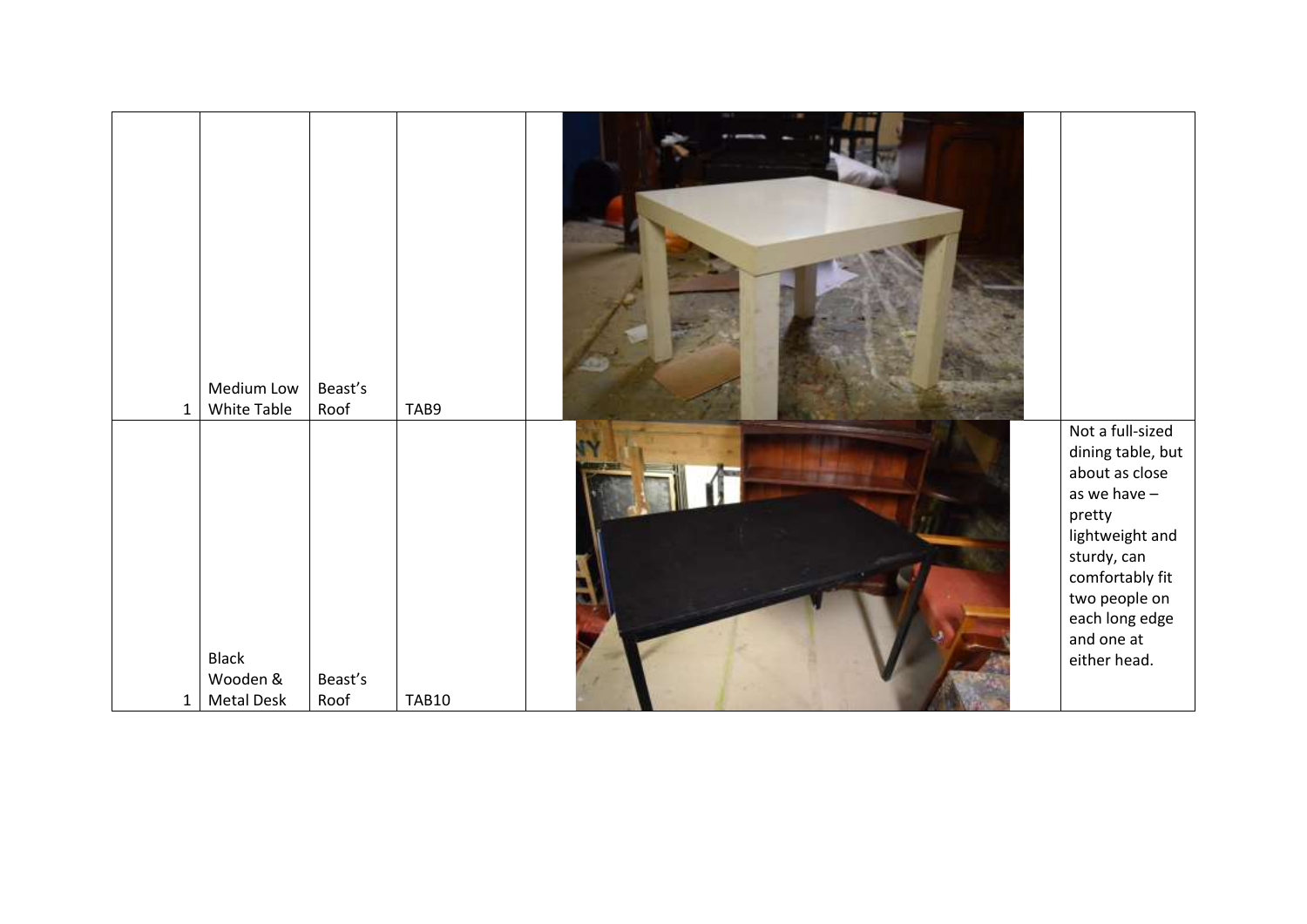| $\mathbf{1}$ | White<br>Wooden<br>Desk | Beast's<br>Roof  | <b>TAB11</b> |                                                | Not a full-sized<br>dining table, but<br>about as close<br>as we have -<br>pretty<br>lightweight and<br>sturdy, can<br>comfortably fit<br>two people on<br>each long edge<br>and one at<br>either head. |
|--------------|-------------------------|------------------|--------------|------------------------------------------------|---------------------------------------------------------------------------------------------------------------------------------------------------------------------------------------------------------|
| 1            | Brown<br>Wooden<br>Desk | Upper<br>Terrace | <b>TAB12</b> | <b>UNIVERSITY</b><br>3, 256<br><b>All City</b> | Office desk-<br>sturdy but a bit<br>worn, could use<br>some love!                                                                                                                                       |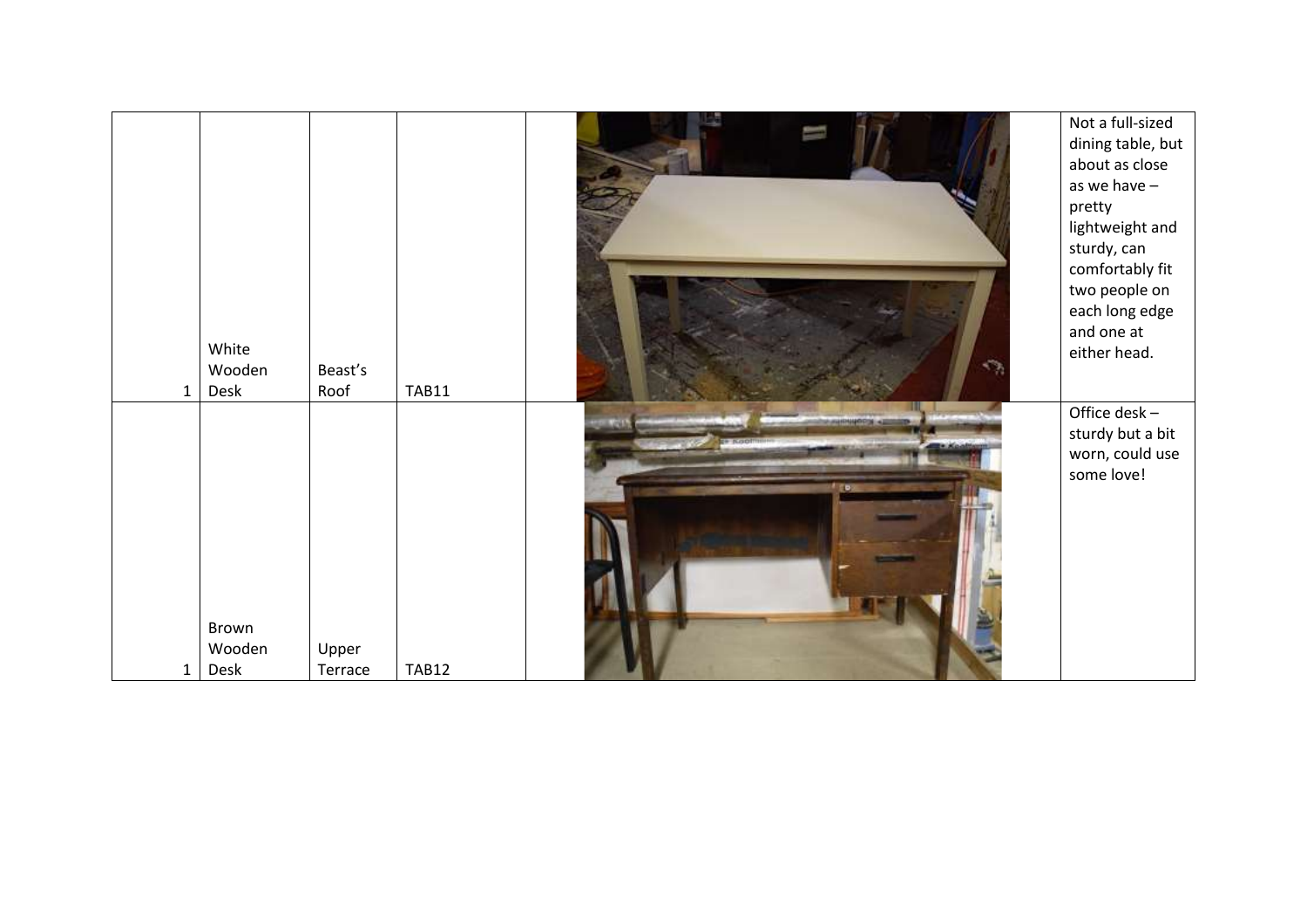| $\mathbf{1}$ | White Metal<br>Garden<br>Table<br>(matches<br>chair)             | Doug's<br>Boudoir | TAB13        | This has been<br>spray-painted<br>white (it used to<br>be green), so<br>may need a bit<br>of a touch up<br>depending on<br>how recently it<br>has been used! |
|--------------|------------------------------------------------------------------|-------------------|--------------|--------------------------------------------------------------------------------------------------------------------------------------------------------------|
| $\mathbf{1}$ | <b>Blue Metal</b><br><b>Bistro Table</b><br>(matching<br>chairs) | Doug's<br>Boudoir | <b>TAB14</b> | If you would like<br>the full set,<br>please make<br>sure to select<br>both the table<br>and chairs on<br>the form!                                          |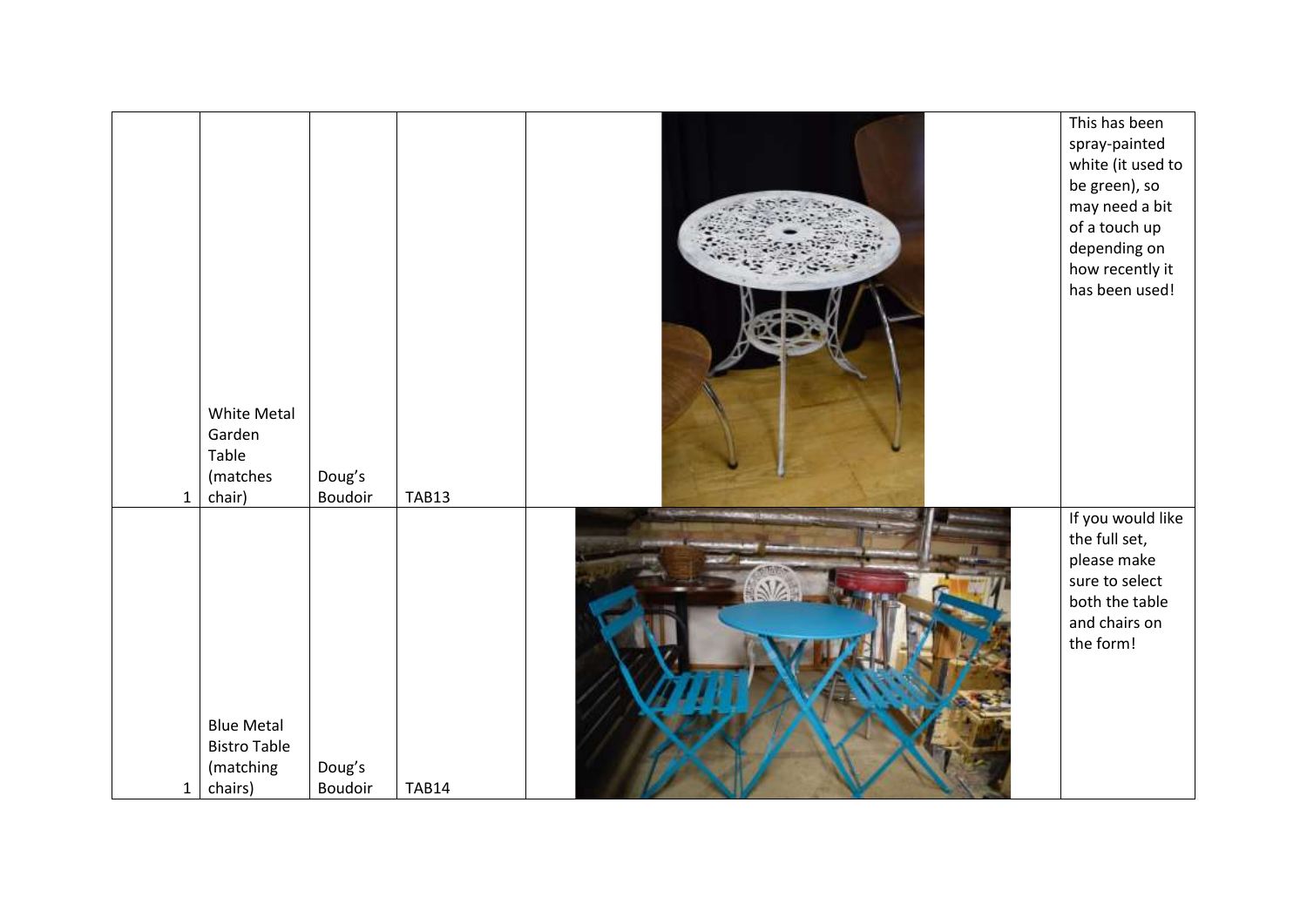| There is also a<br>single mattress<br>available for<br>usage in the<br>furniture store-<br>unless, told<br>otherwise, Lucia<br>will assume that<br>you would also<br>like to use the<br>mattress if you<br>have booked<br>Brown<br>this bed!<br>Wooden<br>Single Bed<br>(needs<br>Lower<br>assembling)<br>BE1<br>Terrace | <b>Beds</b> |  |  |  |
|--------------------------------------------------------------------------------------------------------------------------------------------------------------------------------------------------------------------------------------------------------------------------------------------------------------------------|-------------|--|--|--|
|                                                                                                                                                                                                                                                                                                                          |             |  |  |  |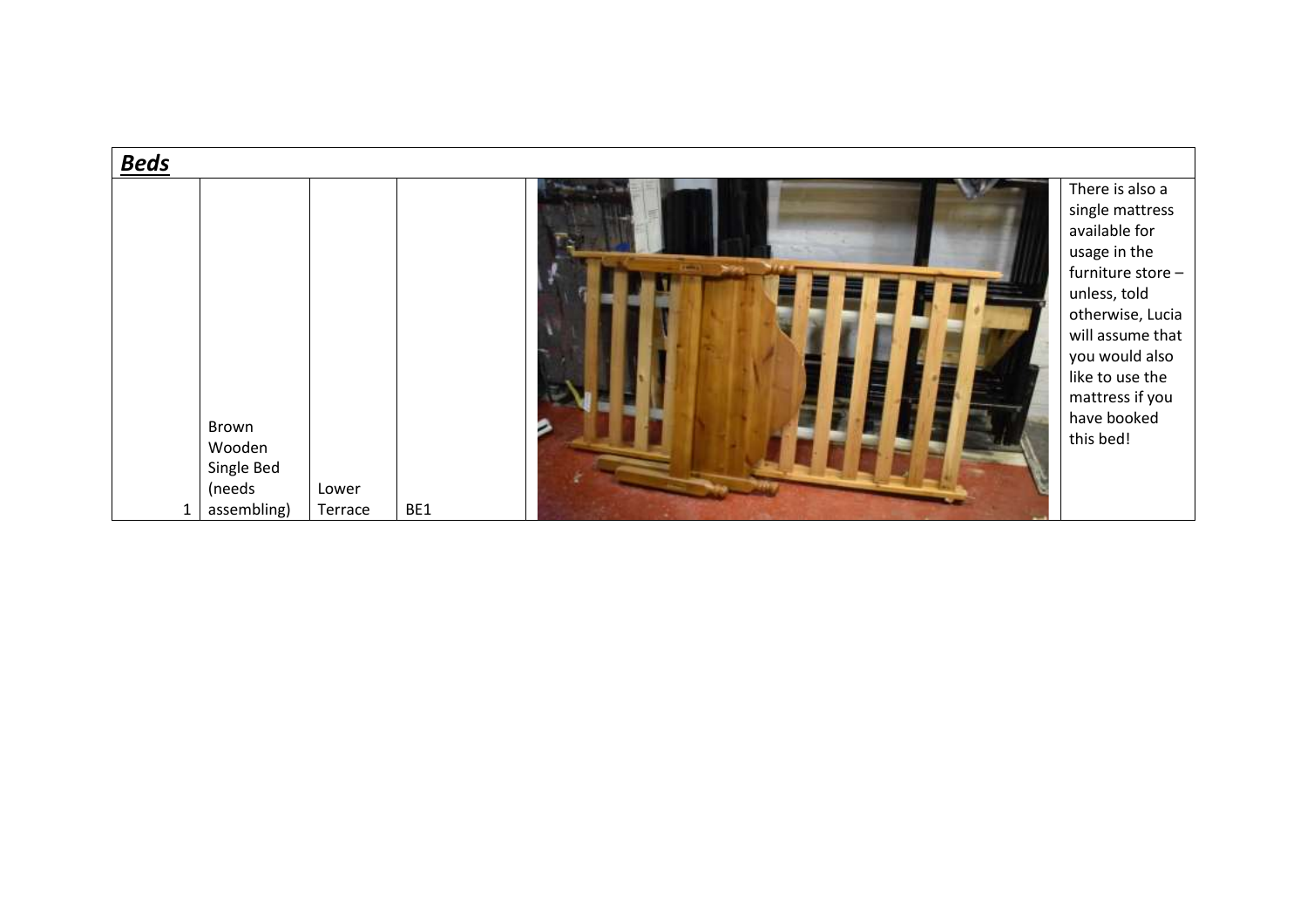|              | <b>Chests of Drawers and Cabinets</b>      |                  |                  |  |
|--------------|--------------------------------------------|------------------|------------------|--|
| $\mathbf{1}$ | Large<br>Brown<br>Wooden<br>Bookcase       | Upper<br>Terrace | CHE1             |  |
| $\mathbf{1}$ | Low Brown<br>Wooden<br>Chest of<br>Drawers | Upper<br>Terrace | CHE <sub>2</sub> |  |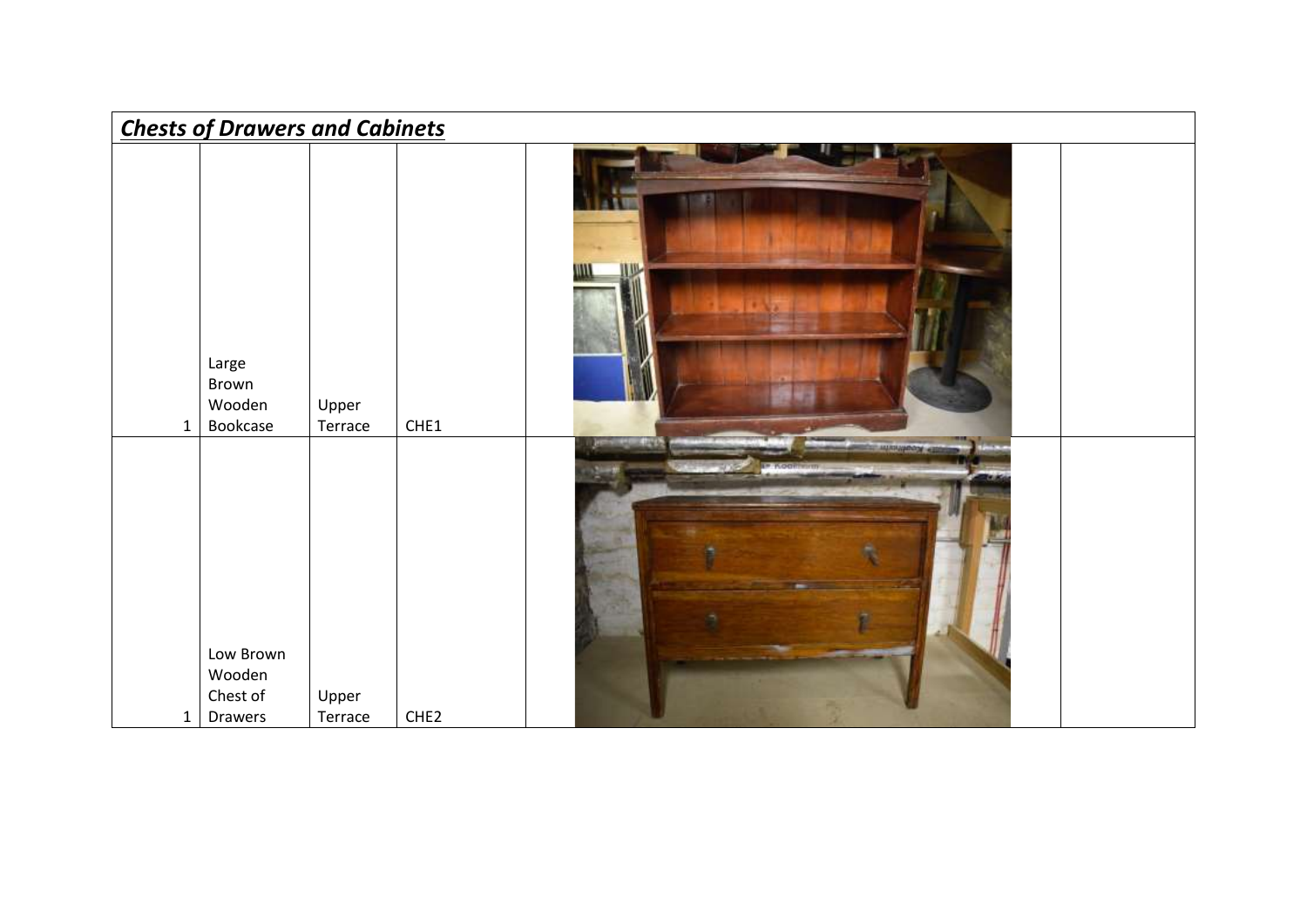|                         | <b>Miscellaneous Furniture</b>  |                  |      |                   |                                                                                                                                                                                                                                                                                                                  |
|-------------------------|---------------------------------|------------------|------|-------------------|------------------------------------------------------------------------------------------------------------------------------------------------------------------------------------------------------------------------------------------------------------------------------------------------------------------|
| $\overline{\mathbf{4}}$ | <b>Black</b><br>Wooden<br>Crate |                  |      |                   | These are all<br>weight-bearing,<br>and generally<br>more sturdy<br>than the black<br>chairs                                                                                                                                                                                                                     |
| $\mathbf{1}$            | Fireplace                       | Upper<br>Terrace | MIS1 | <b>CONTRACTOR</b> | Removable<br>"fireplace" which<br>fits inside the<br>wooden frame-<br>quite small so<br>gets a bit lost on<br>the ADC stage,<br>but works well in<br>Corpus. Please<br>let Lucia know if<br>you would like to<br>use one unit<br>without the<br>other (e.g. build<br>a bigger frame<br>around the<br>fireplace)! |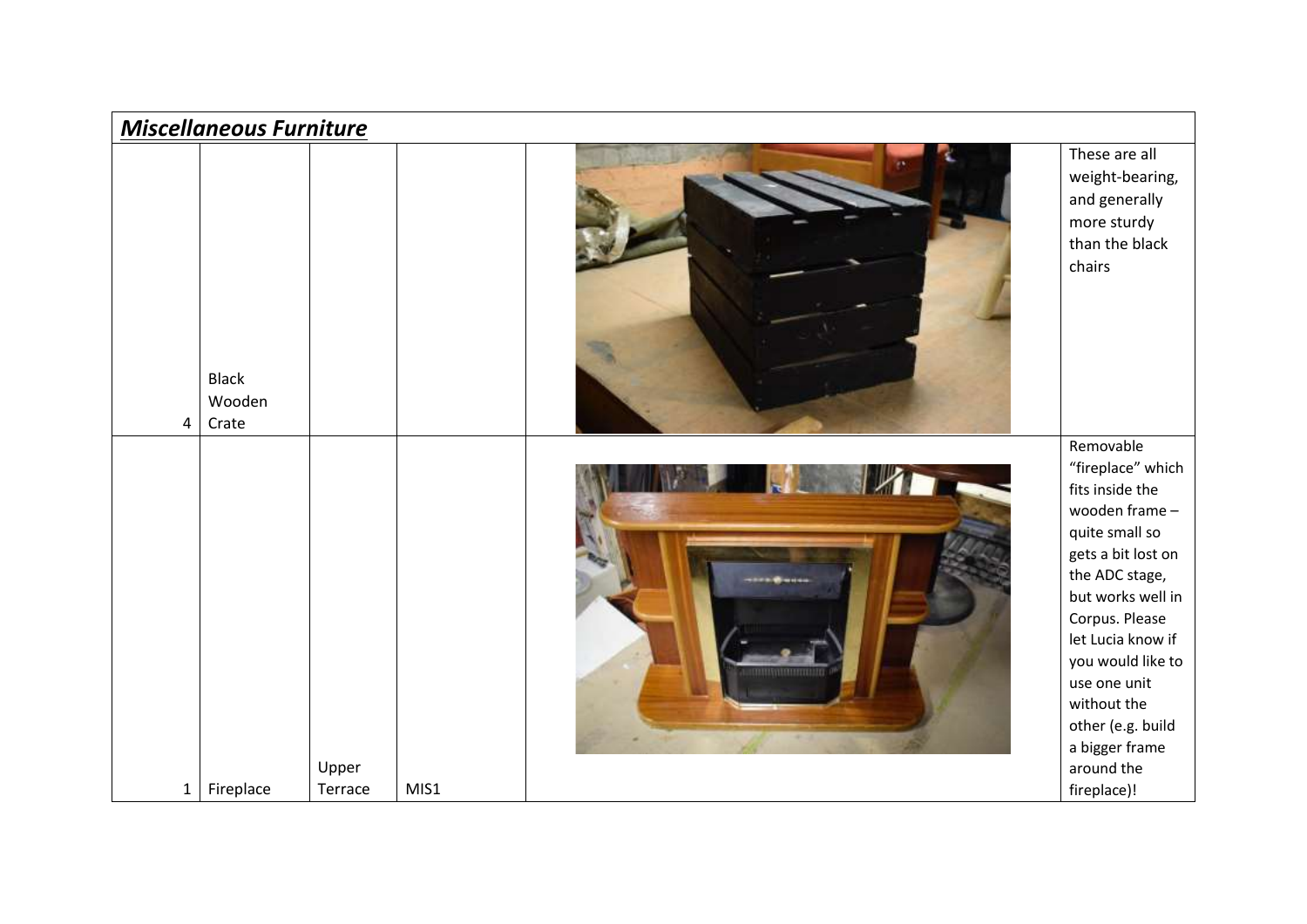| $\overline{2}$ | Brown<br>Wooden<br>Bench    | Upper<br>Terrace | MIS2-3 | <b>E KOOTFIELD</b> |                                                                                        |
|----------------|-----------------------------|------------------|--------|--------------------|----------------------------------------------------------------------------------------|
| $\mathbf{1}$   | <b>Black Metal</b><br>Bench | Beast's<br>Roof  | MIS4   | <b>RESISTANCE</b>  | Not really the<br>full length of an<br>outdoor bench -<br>can fit three<br>people max. |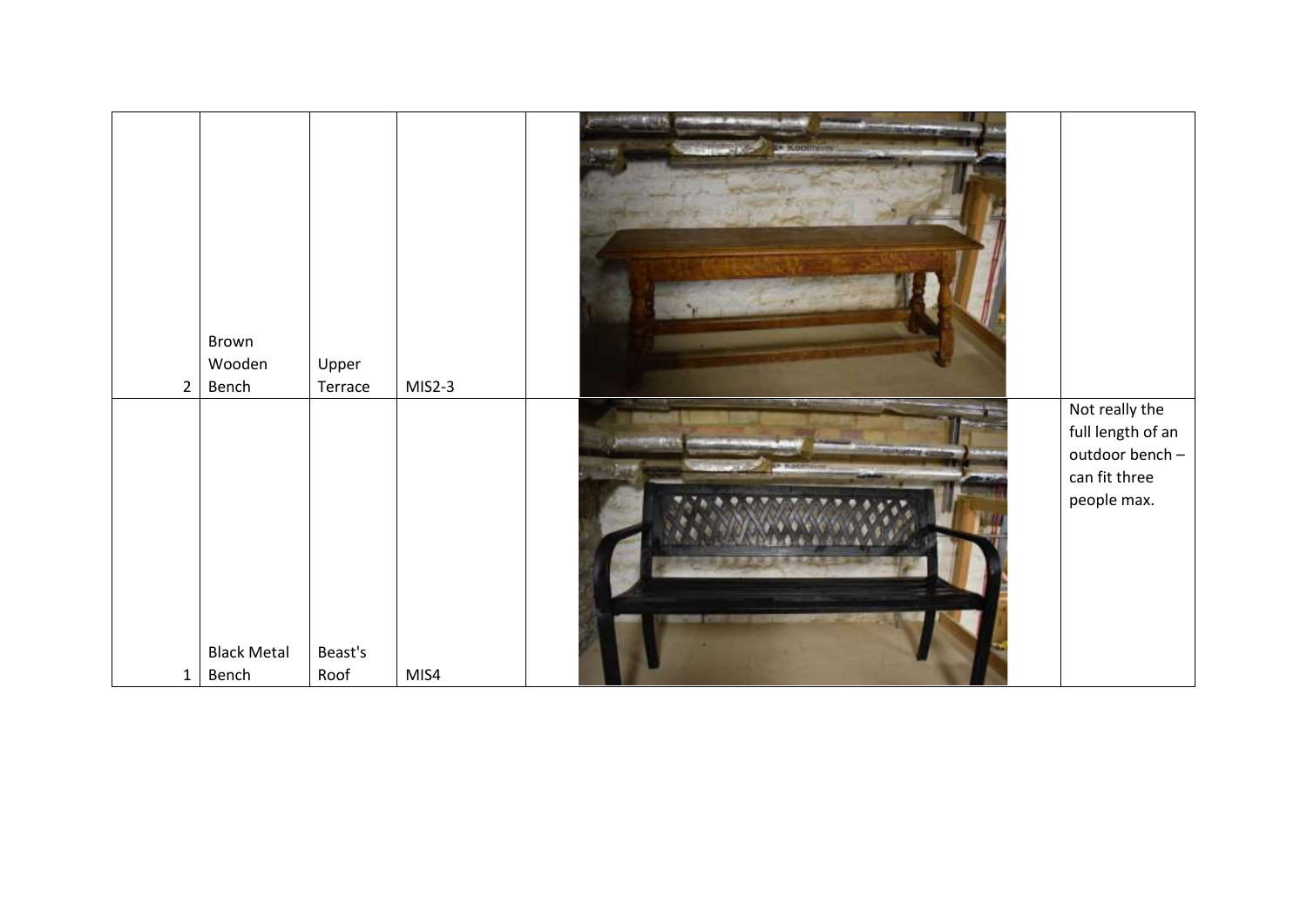|                              | Metal<br>Dustbin and | Lower                                  |              |                                                                                                   |
|------------------------------|----------------------|----------------------------------------|--------------|---------------------------------------------------------------------------------------------------|
| $\mathbf{1}$<br>$\mathbf{1}$ | Lid<br>Sink Unit     | Terrace<br>Upper<br>Terrace -<br>Shelf | MIS5<br>MIS6 | Custom built set<br>piece with sink<br>$in$ - facing on<br>three sides,<br>exposed at the<br>back |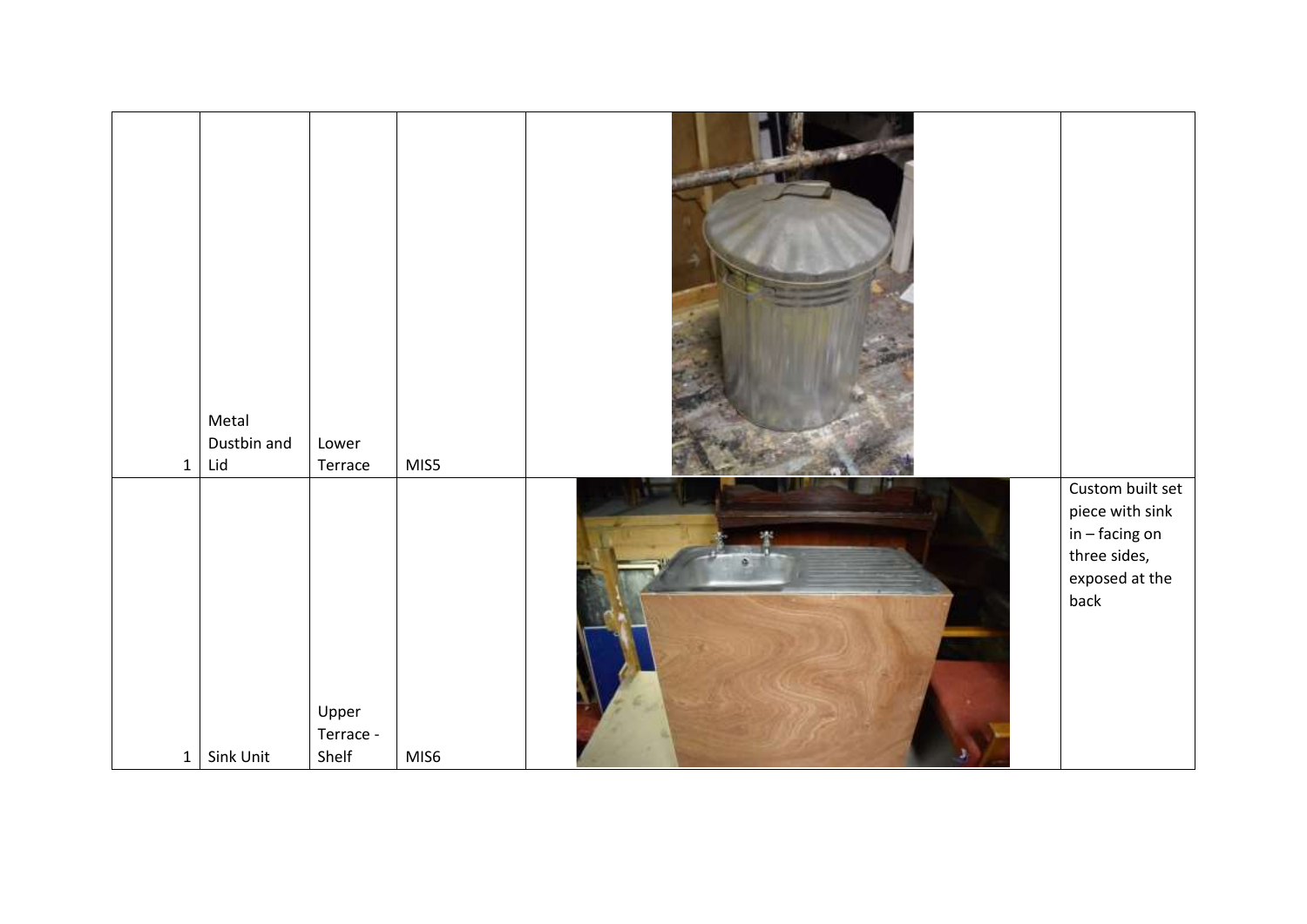|              | Hob/Stove- | Upper<br>$Terrace -$ |      | Hob with four<br>burners (extra<br>bits which screw<br>on not pictured)<br>- currently<br>loose/free so<br>could be built<br>into a unit. |
|--------------|------------|----------------------|------|-------------------------------------------------------------------------------------------------------------------------------------------|
| $\mathbf{1}$ | top        | Shelf                | MIS7 |                                                                                                                                           |
|              | Medium     | Upper                |      |                                                                                                                                           |
| $\mathbf{1}$ | Easel      | Terrace              | MIS8 |                                                                                                                                           |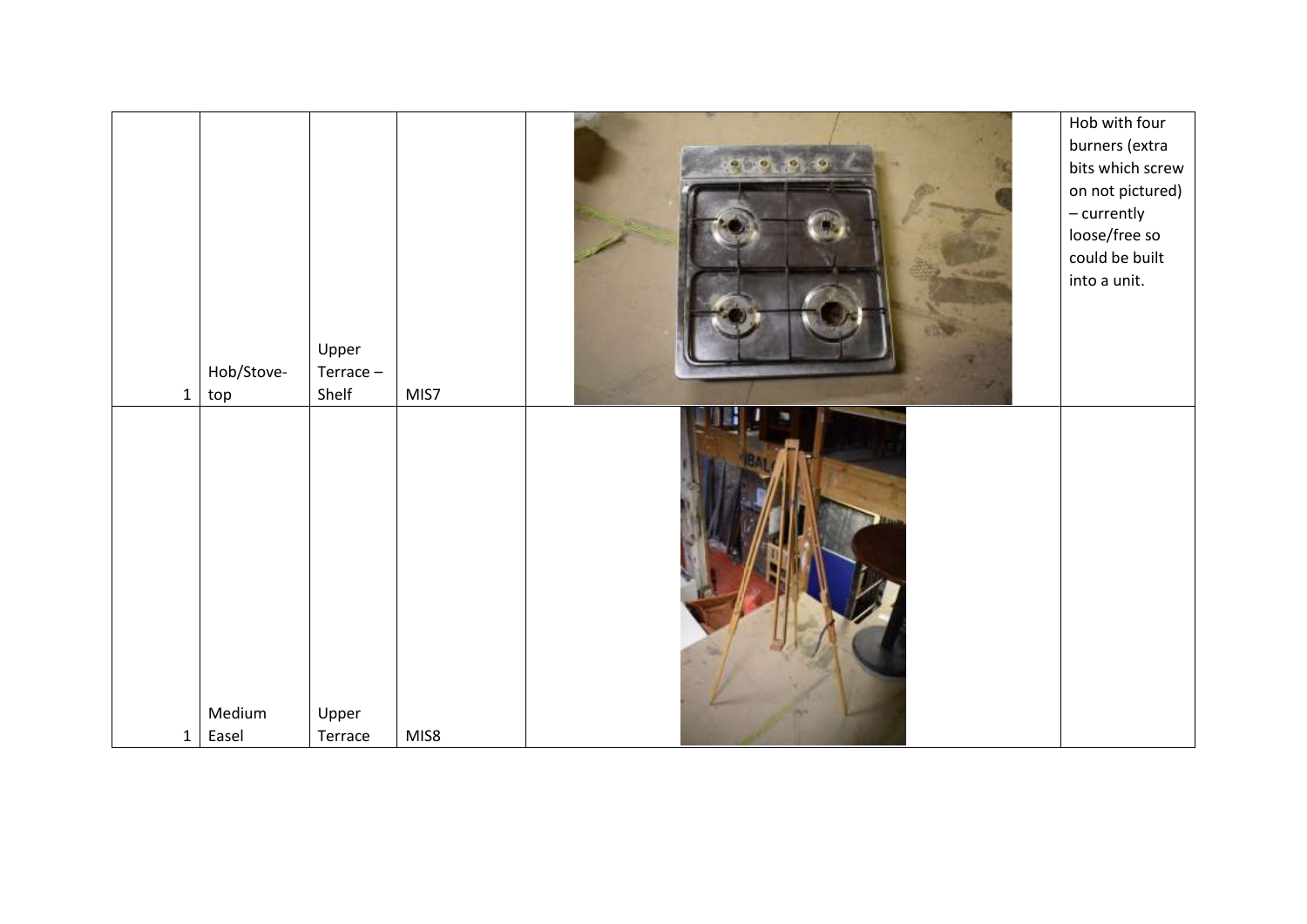|              |              |            |       |   | This has been      |
|--------------|--------------|------------|-------|---|--------------------|
|              |              |            |       |   | used a lot, as you |
|              |              |            |       |   | can see from the   |
|              |              |            |       |   | worn out leather   |
|              |              |            |       |   | cushions - there   |
|              |              |            |       |   | is no easy way to  |
|              |              |            |       |   | reupholster the    |
|              |              |            |       |   | whole thing, but   |
|              |              |            |       |   | it looks just as   |
|              |              |            |       |   | good with          |
|              |              |            |       |   | blankets/          |
|              |              |            |       |   | cushions thrown    |
|              |              |            |       |   | over it to hide    |
|              | Red Leather  | Lower      |       |   | most of the        |
| $\mathbf{1}$ | Sofa         | Terrace    | MIS9  |   | wear/tear.         |
|              |              |            |       | M | Designed to be     |
|              |              |            |       |   | mounted on a       |
|              |              |            |       |   | wall               |
|              |              |            |       |   |                    |
|              |              |            |       |   |                    |
|              |              |            |       |   |                    |
|              |              |            |       |   |                    |
|              |              |            |       |   |                    |
|              |              |            |       |   |                    |
|              |              |            |       |   |                    |
|              |              |            |       |   |                    |
|              |              | Sheet      |       |   |                    |
|              |              | Wood       |       |   |                    |
|              | <b>Black</b> | Rack       |       |   |                    |
|              | Chalkboard   | (under     |       |   |                    |
| $\mathbf{1}$ | (6'x4')      | 'Theatre') | MIS10 |   |                    |
|              |              |            |       |   |                    |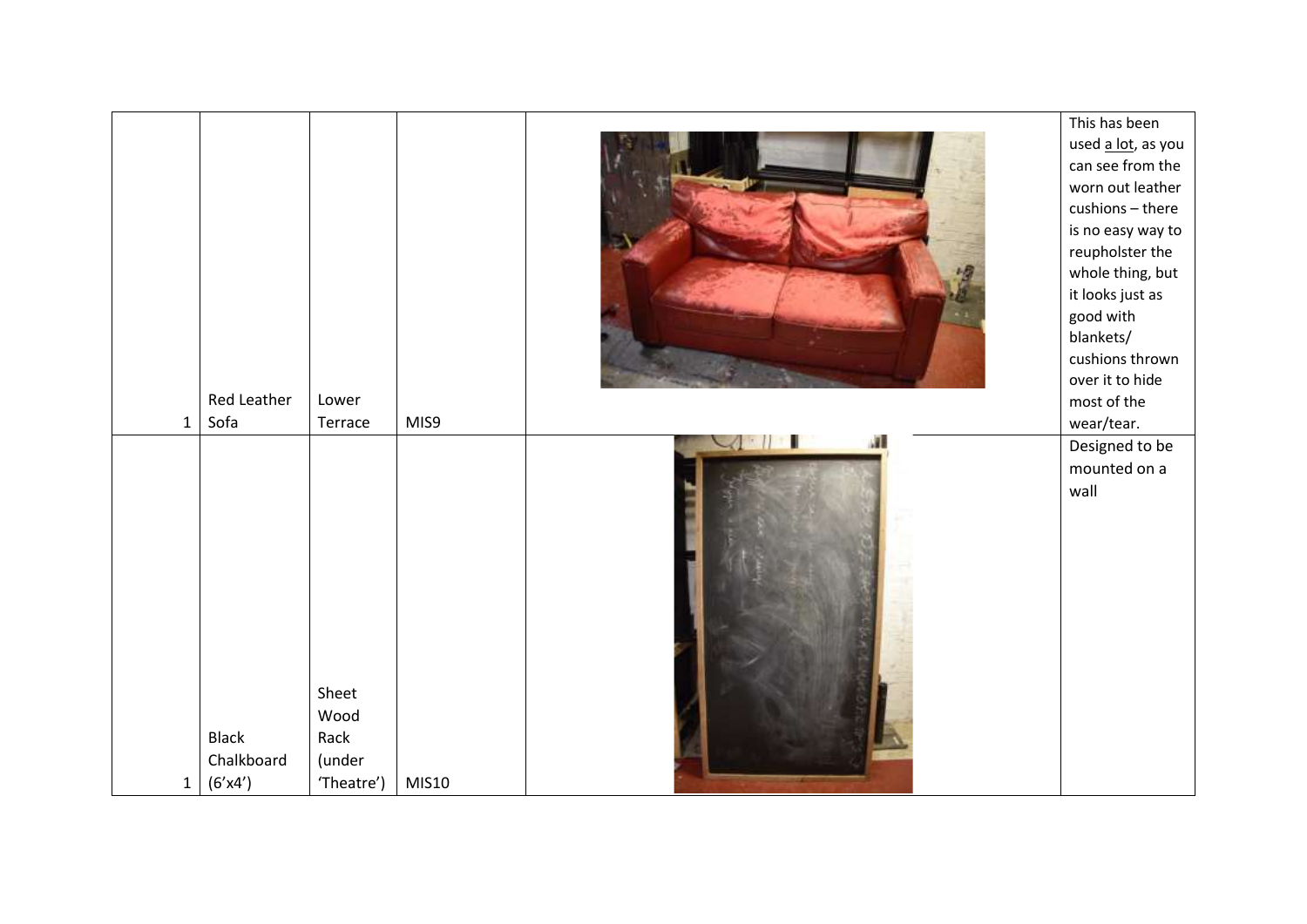|              |                    |            |       | Much smaller     |
|--------------|--------------------|------------|-------|------------------|
|              |                    |            |       | than the         |
|              |                    |            |       | chalkboard, also |
|              |                    |            |       | to be hung on a  |
|              |                    |            |       | wall             |
|              |                    |            |       |                  |
|              |                    |            |       |                  |
|              |                    |            |       |                  |
|              |                    |            |       |                  |
|              |                    | Sheet      |       |                  |
|              |                    | Wood       |       |                  |
|              |                    | Rack       |       |                  |
|              | Blue               | (under     |       |                  |
| $\mathbf{1}$ | Pinboard           | 'Theatre') | MIS11 |                  |
|              |                    |            |       |                  |
|              |                    |            |       |                  |
|              |                    |            |       |                  |
|              |                    |            |       |                  |
|              |                    |            |       |                  |
|              |                    |            |       |                  |
|              |                    |            |       |                  |
|              |                    |            |       |                  |
|              |                    |            |       |                  |
|              |                    |            |       |                  |
|              |                    |            |       |                  |
|              |                    |            |       |                  |
|              | <b>Black Metal</b> |            |       |                  |
|              | Filing             | Lower      |       |                  |
| $\mathbf{1}$ | Cabinet            | Terrace    | MIS12 |                  |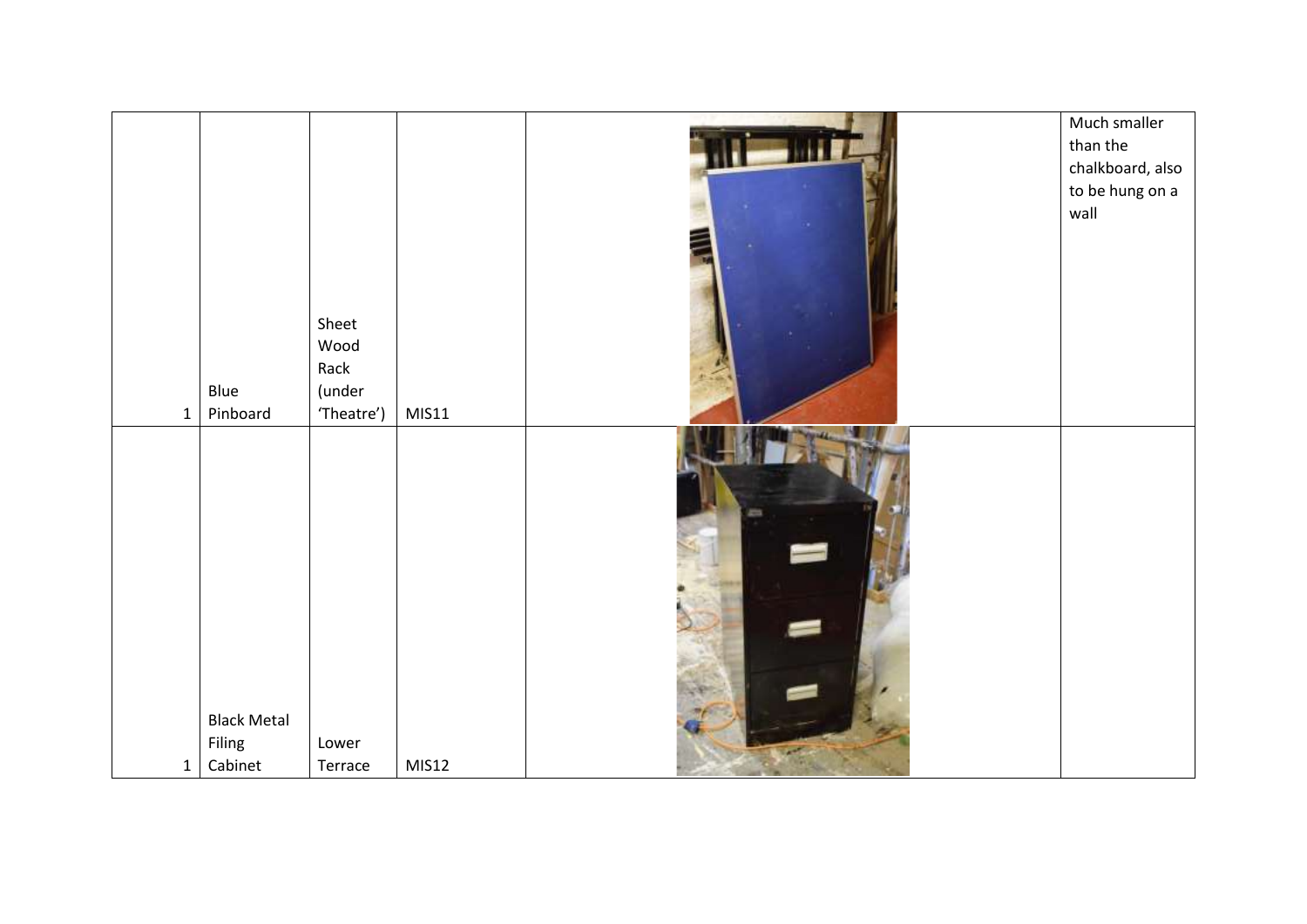| $\mathbf{1}$ | Black<br>Wheelchair                                | Lower<br>Terrace | <b>MIS13</b> |                                                                            |
|--------------|----------------------------------------------------|------------------|--------------|----------------------------------------------------------------------------|
| $\mathbf{1}$ | Dark<br>Brown/Black<br>Leather<br>Chaise<br>Longue | Lower<br>Terrace | MIS14        | Fairly<br>lightweight, has<br>wheels at one<br>end for easier<br>movement! |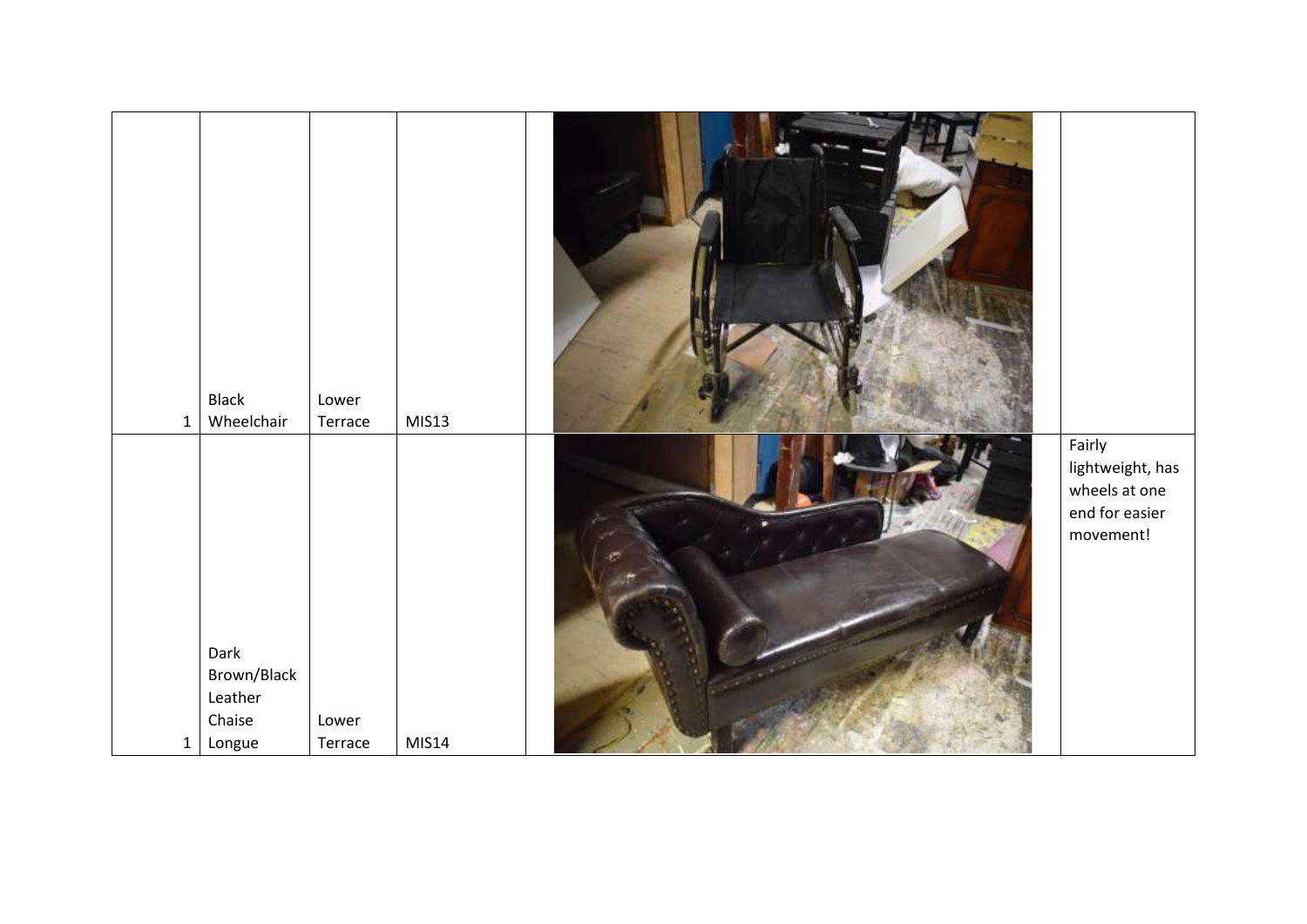|          | $1$ Blue Rug | Lower<br>Terrace | MIS15 | <b>STEE</b> |
|----------|--------------|------------------|-------|-------------|
| $1\vert$ | Brown Rug    | Lower<br>Terrace | MIS16 |             |